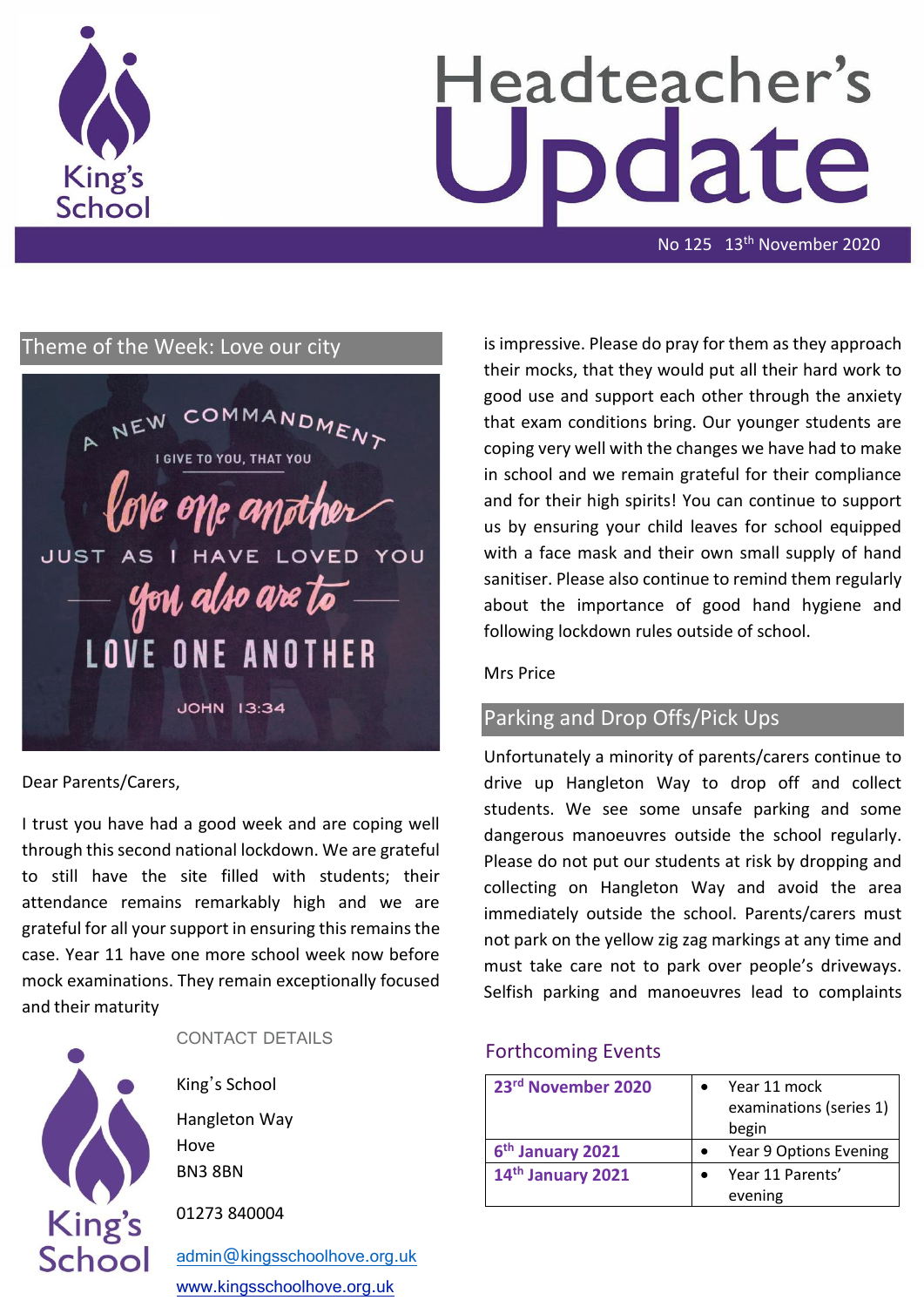from local residents and pose a threat to the safety of our young people. Please be considerate when bringing your child to school or collecting them at the end of the day.

# Year 11 mocks reminders

Year 11 mock examinations will begin at the end of next week. Students have had a timetable and next week they will have an assembly about the procedures and rules surrounding exams. All of this information can be found on the school website under "For Students > Exam Information".

Periods 7 and 8 will be suspended next week and the week after to allow time for revision. There will be rooms open after school for supervised independent revision instead if Year 11 students wish to use them. We will also not be setting homework and allowing that time for revision.

We know that some students are anxious about these exams and concerned these will be the basis for potential Centre Assessed Grades if the government decides that GCSEs will not run next year. Please do reassure them – these exams are useful for us to get an idea of their strengths and areas for development at the present time; to understand how well they are doing; and to get students used to the exams process. They will not be used on their own to generate any grades if these are needed. The government in also very clear at the moment that they want exams to take place three weeks later than usual during June 2021. The mocks exams are important, but are also a learning experience and should be treated as such.

We will send home a report containing students' mock grades before the end of term in advance of the p'rents' evening in January. Thank you for all your support so far – Year 11 students are working very hard this year and we are pleased to be supporting them.

#### Remote Learning Reminders

A reminder that any student who need to self-isolate can now access their lessons daily through Microsoft Teams. Students have been trialling logging into Teams from school this week. As you know, next week we will trial them logging in from home. A reminder of our plan for this is below:

• Year 7 students will have Period 1 on Monday 16th November taught remotely. They should log onto Teams at 8:40am and they will have their Period 1 lesson through the platform at home. They should then come into school for the start of Period 3 at 10:40am.

• Year 8 students will have Period 1 on Tuesday 17th November taught remotely. They should log onto Teams at 8:40am and they will have their Period 1 lesson through the platform at home. They should then come into school for the start of Period 3 at 10:40am.

• Year 9 students will have Period 1 on Wednesday 18th November taught remotely. They should log onto Teams at 8:40am and they will have their Period 1 lesson through the platform at home. They should then come into school for the start of Period 3 at 10:40am.

• Year 10 students will have Period 1 on Thursday 19th November taught remotely. They should log onto Teams at 8:40am and they will have their Period 1 lesson through the platform at home. They should then come into school for the start of Period 3 at 10:40am.

• Year 11 students should log into Teams for a special session run by the Senior Leadership Team at 4:30pm on Friday 20th November.

Thank you for supporting these trials. We do appreciate that they will cause you some inconvenience but they will be extremely valuable in enabling us to troubleshoot any problems so that online provision can run smoothly for the duration of the pandemic.

## Teams for Students who are Self-Isolating

In line with the DfE Guidance for schools that states "Where a class, group or a small number of pupils need to self-isolate, or local restrictions require pupils to remain at home, we expect schools to have the capacity to offer immediate remote education", we are providing access to remote learning through the Teams